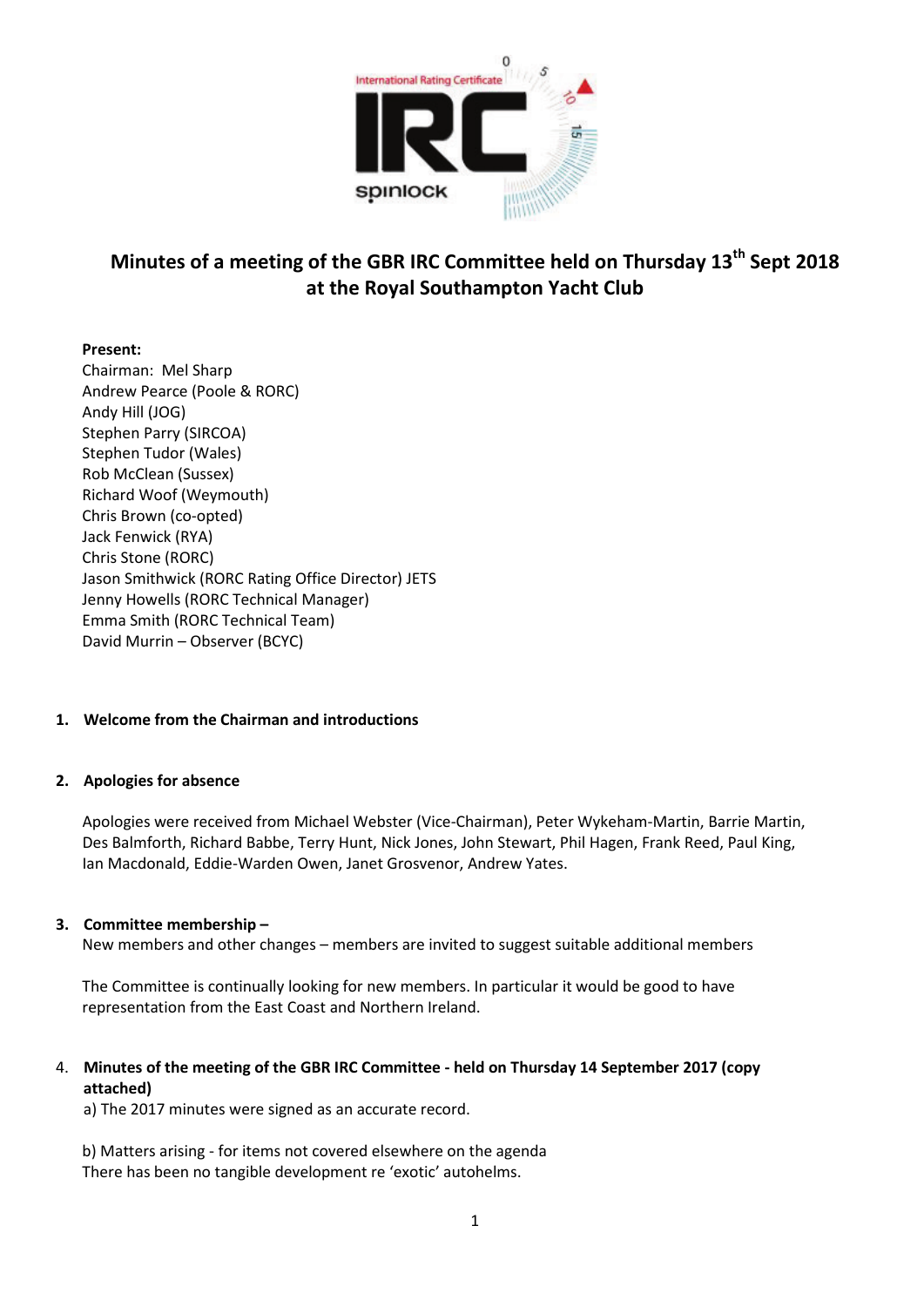

# **5. GBR Rule Authority (Rating Office) Annual Report (reports are published separately on rorcrating.com)**

JETS commented on the report. Regarding the statistics, it was noted that numbers tend to be lower in a non-Fastnet year. The central south coast is the area that has reduced the most; it remains the strongest area with 603 boats.

Comments and discussion:

IRC is now bedrock at Weymouth SC which is where all the sailing happens, in the bay area. Solent IRC Owners had 126 boats racing in 2014 (peak). 104 boats so far in 2018 with one event to go. The biggest drop is class 4, others are stable.

Fee levels and payment:

- Suggestion of direct debits, but the revalidation process requires interaction with owners. D/D payments cause their own set of problems.
- Charge a reduced fee for early revalidations, rising after a certain date.
- Look at automation of certificates. JETS reported that he has been recoding IRC into a new system that we would be able to link into automation, for instance for simple trials. DM commented that trials allow owners to feel involved in IRC.

JETS reminded the group that events sell certificates – owners do not buy certificates to put on the wall.

### **Policing and inspection discussion**

AH - clubs need to address the self-policing element.

DM – classics are mostly one-offs, the top 3 placed boats have to get an Endorsed certificate for the following season. Pre-event checks are also done and these act as a deterrent.

CS – RORC committee has had discussions about policing, inspection & spot checks but these are difficult to do for ocean races. There is a need for an education process about what is expected by the club; RORC is going to produce videos for OSR safety items to alleviate problems. It was agreed that being seen to be doing pre-event or spot checks is what is important.

RW - Owners should be encouraged to contact their Advocate or the Rating Office if they have questions about their certificate or that of a competitor, rather than complaining about it locally.

JETS - the new Race Management document will include Equipment Inspection guidelines (currently on IRC website). JF advised that the RYA is producing an Equipment Inspection course so that will be available soon.

ST suggested that extendable bowsprits should have a band where it goes into the hull to show the limit of extension [for the STL on the certificate].

It was suggested that every club should be encouraged to require endorsement or require winners to get Endorsed. However, this makes things expensive for owners and could be a deterrent to racing IRC.

### **Administration:**

JETS said the Rating Office is reconsidering the winter weighing discount scheme and asked for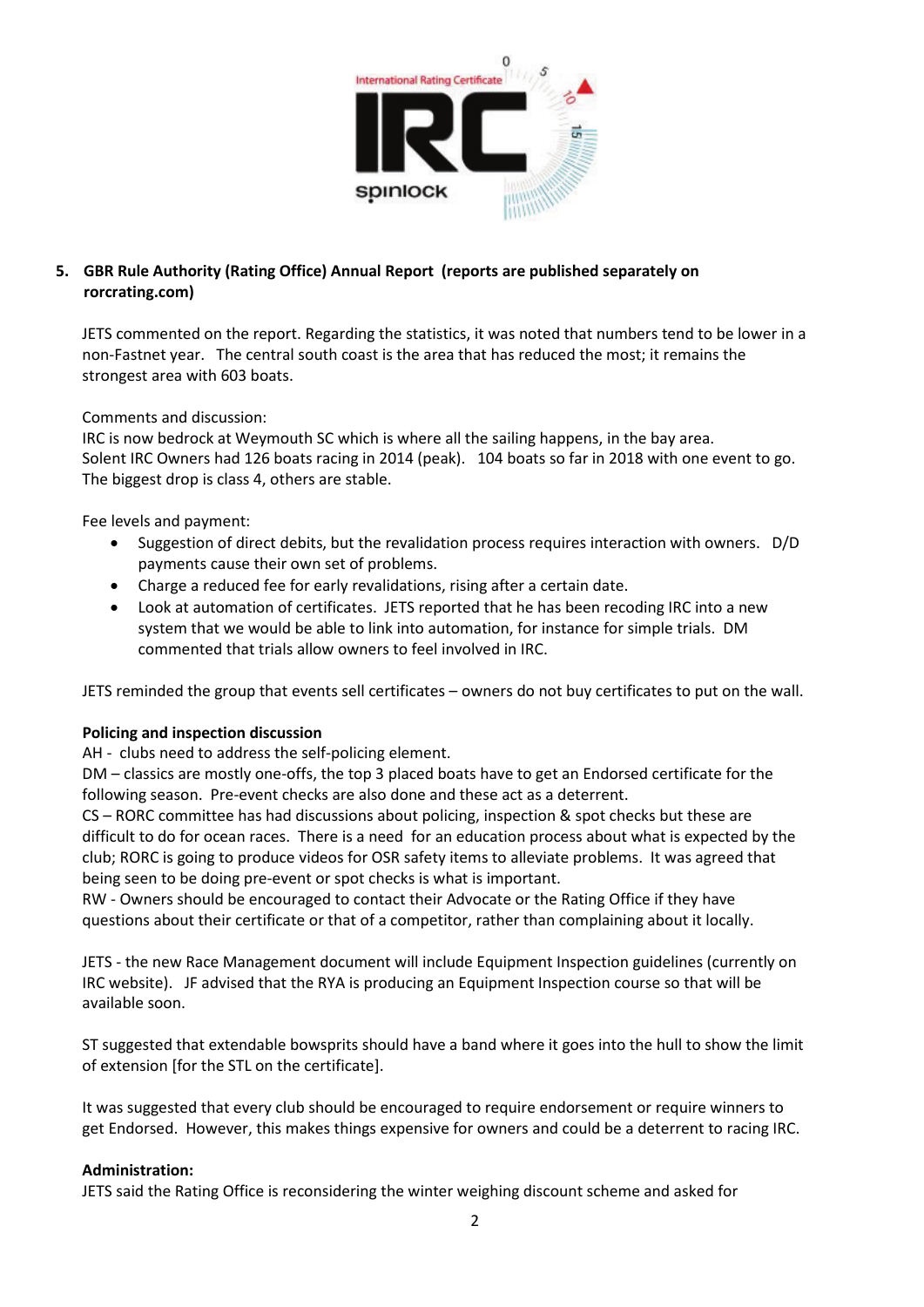

comments. It was agreed that it does not always fit with owners/measurers and it is better to have a weighing day with the local measurer. (Update: the winter weighing discount offer will not be continued this year)

MyIRC is the main application portal for GBR boats and owners can now see their certificates online [those issued after 17 July 2018). The Rating Office is considering further development.

The RORC Rating and IRC websites are being redesigned and should be much clearer.

### **6. IRC Incentive and Support Schemes**

It was noted that Charlene Jackson left the Rating Office in August. MS thanked her for her work especially on Start Up. A replacement member of the Technical Team will be employed, but the timing is under review.

### **Start Up and Club Loyalty Scheme**

13% of GBR boats are rated through SU or CLS (mostly CLS) and local advocates are the main driver for the scheme to succeed. Weymouth wishes to continue and are subsidising the certificates. Alternative possible schemes were discussed; it was also noted that Spinlock are keen to give prizes to clubs for IRC, this could perhaps be integrated into a Club scheme.

### **Single Event Ratings (SERs)**

It was suggested that boats should only be allowed to get an SER for a limited number of years and then need to upgrade to a full certificate. However, it was argued that there are some people who will only ever do the Round the Island Race (the race for which SER was introduced) and it is better to have them in IRC with the possibility of them upgrading. SER remains limited to only a few specific events.

The Rating Office is currently in discussion with a marketing company.

### IRC Advocates

It was suggested that the link to the Advocates web page is added to the certificate letter. The Advocates list is to be reviewed. Richard Woof to be added.

## **7. David Murrin – history of British Classic Yacht Club (BCYC).**

DM gave a brief history and explanation of the British Classic Yacht Club and how it works with IRC which it has been using since 2003. There are around 80 classics currently rated in IRC, with the top boats well optimised. There is potential for an IRC fleet in the Med (currently using CIM).

JETS acknowledged the problems of high DLR, low relative sail area and slow manoeuvres and acceleration. A solution to be agreed with French should help and also help with other heavy cruisers. Agreed changes will be applied across the fleet.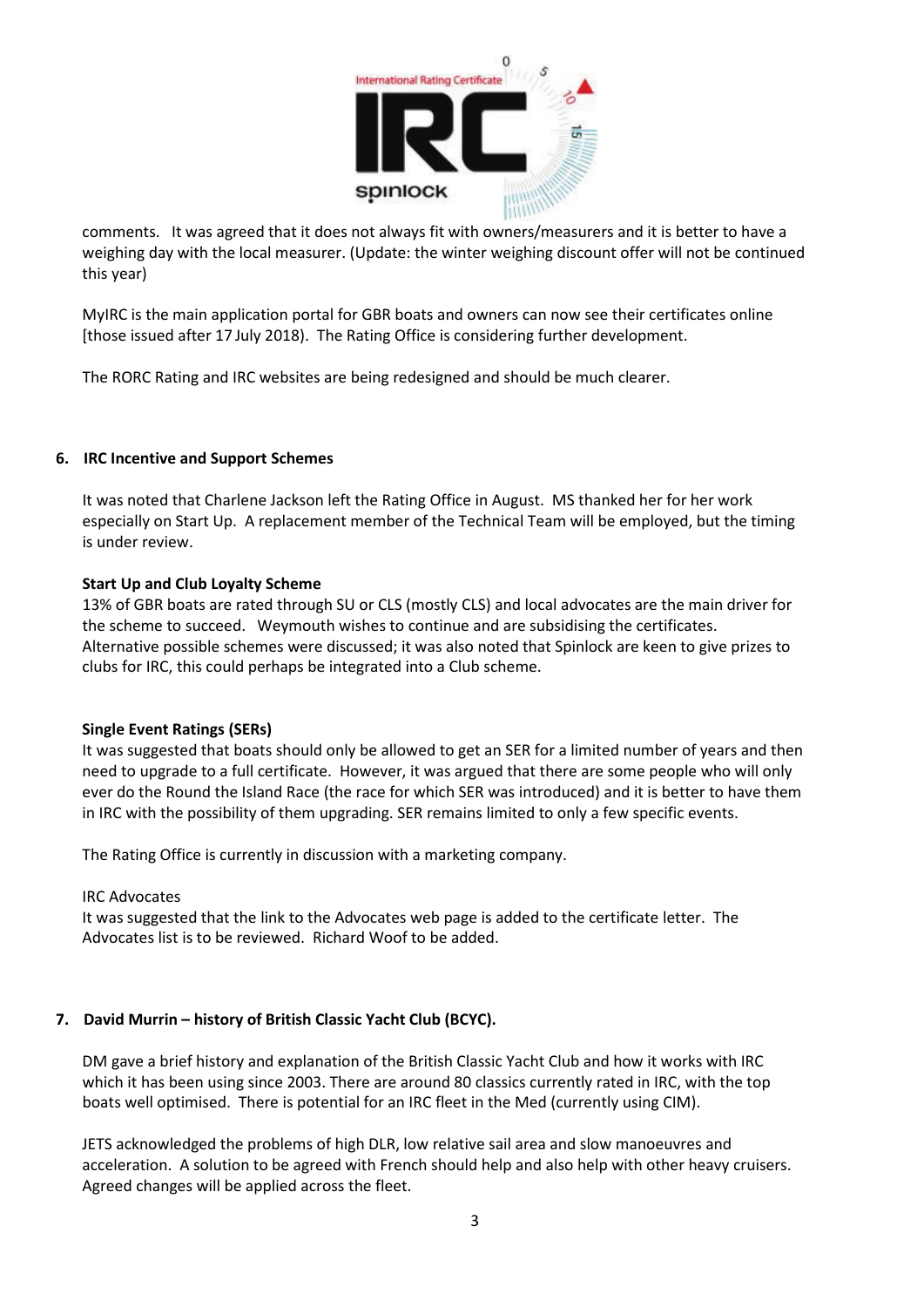

JETS invited opinion on classes asking for additional customisation within IRC, for instance should there be a 'classics' IRC? The consensus was that IRC should not be split into separate rules and DM agreed that the classics wanted to remain part of mainstream IRC.

There was a discussion about how much detail IRC takes account of in classic keel designs.

## **8. Development of IRC**

- a) mid-level club racing
- b) IRC and UK rating systems, the next steps?
- c) Promotion and development of IRC in the UK

JETS noted that club inshore racing is declining but offshore racing is booming. The possibility of a midlevel club racing system, all automated, was raised; some would support a non-travelling club level system or a non-progressive lower level system.

JETS - the RYA is very supportive of the Rating Office and IRC, and the Rating Office does not want to disenfranchise NHC and questioned whether there is room in the UK for another system? RW thought this would be a mistake and would be very detrimental to IRC and those who support it.

JF – the RYA does not want to see self-contained rating pockets of racing. The RYA encourages compatibility and cross-pollination between clubs.

A discussion was held about local cruiser racing and attracting others. IRC is considered the gold standard for racing and it is up to clubs to promote the sailing as long as IRC produces a level playing field. The main threat in the UK is not ORC but the local handicaps.

A winter roadshow was suggested, as has been done in previous years. JETS said the Rating Office should give advocates the tools to do this for us. However, AP said a better idea would be specific meetings with clubs rather than owners.

RYA has 7 affiliated club conferences (7 regions) but these are in Nov/Dec so it would be too late to join in with them this year.

More co-operation between clubs in the same area would be beneficial to all.

### **9. IRC Championships 2018 & 2019**

### **IRC Europeans, June 2018, Cowes, UK**

This was a good event although not as high an entry as expected. The Round the Island race was very popular and the offshore unpopular (in the end it didn't happen due to weather). It was suggested a better format would be 4 days of varied racing.

The 2019 event will be in San Remo, Italy (23-29 June). This will be administered by UNCL/UVAI with some RORC involvement.

### **IRC/ORC Worlds, July 2018, The Hague, Netherlands**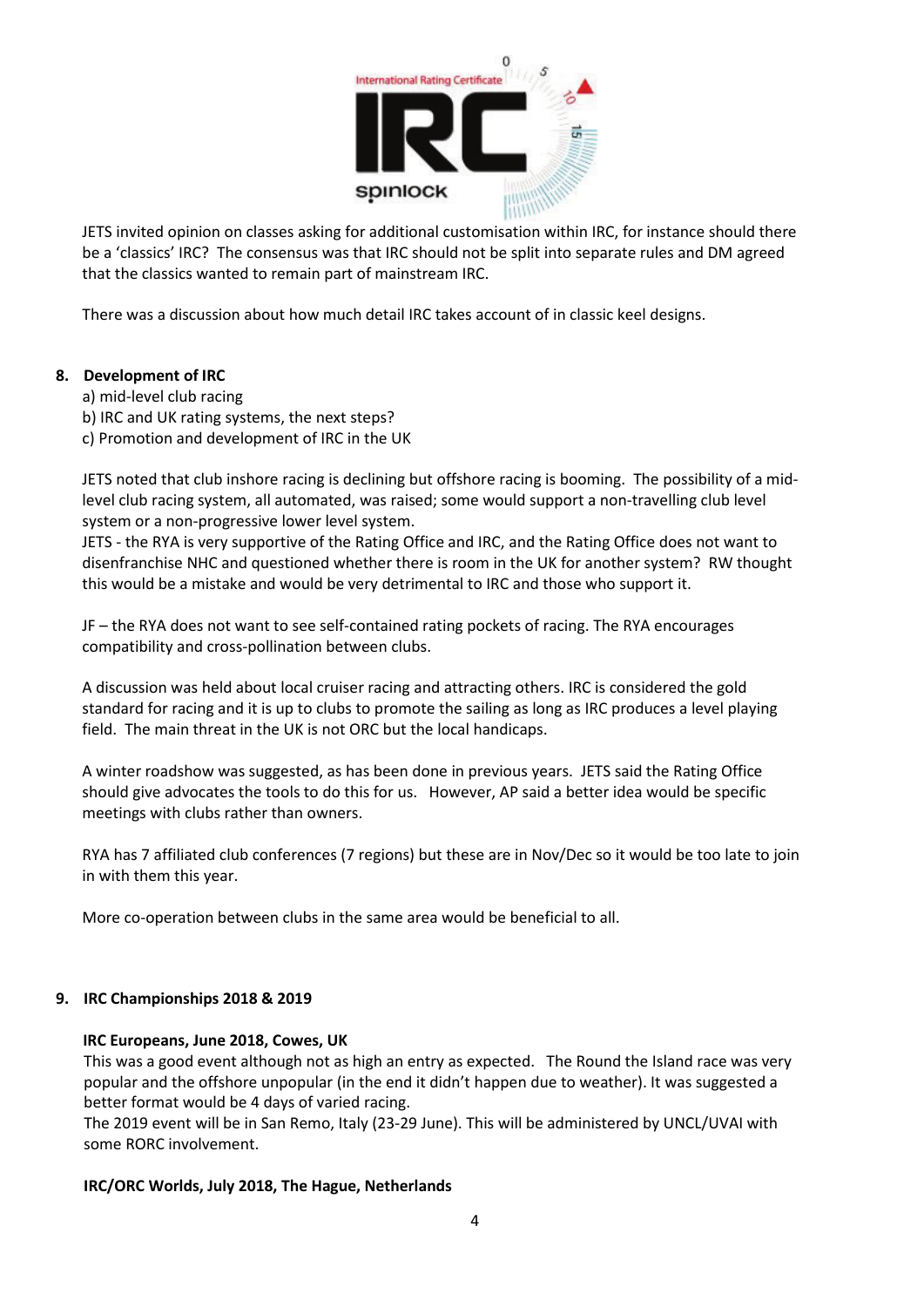

JETS gave a brief report. [A full report is published on the IRC website under IRC Congress]

There were not many 'IRC' boats, and a lot of time was spent getting ORC/IRC data aligned. No decision had been made yet about the next event. A discussion was held about the cost of getting and ORCi certificate, and the fact that ORC owners did not get invested in the process of getting and IRC certificate as the data came from the ORC certificate – they are not aware how simple IRC is.

### **2019 GBR IRC Championships**

Nationals 5-7 July Cowes (RORC)

The following regional applications were approved Welsh – Pwllheli Celtic Regatta dates TBA East - Ramsgate 22-27 July Scotland – Scottish Series 24-27 May Sussex – Sussex Regatta 8-9 June Southern - Weymouth 14-15 Sept (Poole & Weymouth alternate) Solent – SIRCOA May-Sept

South West – Dartmouth, dates TBA. Dartmouth has joined onto club rotation. Committee should wait for dates before confirming.

### **GBR Nationals – format and location**

JETS had pushed to have the Nationals 2018 at Poole to cater for smaller boats but RORC could not fit it into the calendar. It would really boost IRC to move it around the UK.

ST suggested having an English Nationals, as Pwllheli have the Welsh, and Scottish Series consider themselves the Scottish national championship.

The highest volume of people sailing is on the south coast, it would be good to move it in small steps along the south coast and use Cowes every other year.

AP – the nucleus of boats doing the GBR Nationals are Solent based, however 50% of the 158 yachts competing in the International Paints Poole Regatta were visiting boats of which many were from the Solent, so the feeling is that boats will leave the Solent for the right event. Poole would be delighted to host a GBR National Championship. *(updated 22/10/18)*

**Vote of support for Poole to apply for 2020 – unanimous.**

RW also pointed out the good facilities at Weymouth.

It was noted that the Rating Office will be expanding the IRC Race Management guidelines.

### **10. Rule changes to IRC**

- a) RRS 49.2 rule change Notice 2018/01, 23 March 2018 (*see ircrating.com Notices & Interpretations*) was noted.
- b) Proposed 2019 IRC Rule Changes from the IRC Technical Committee JETS explained the proposed rule changes (*see ircrating.com – Committees – Congress*)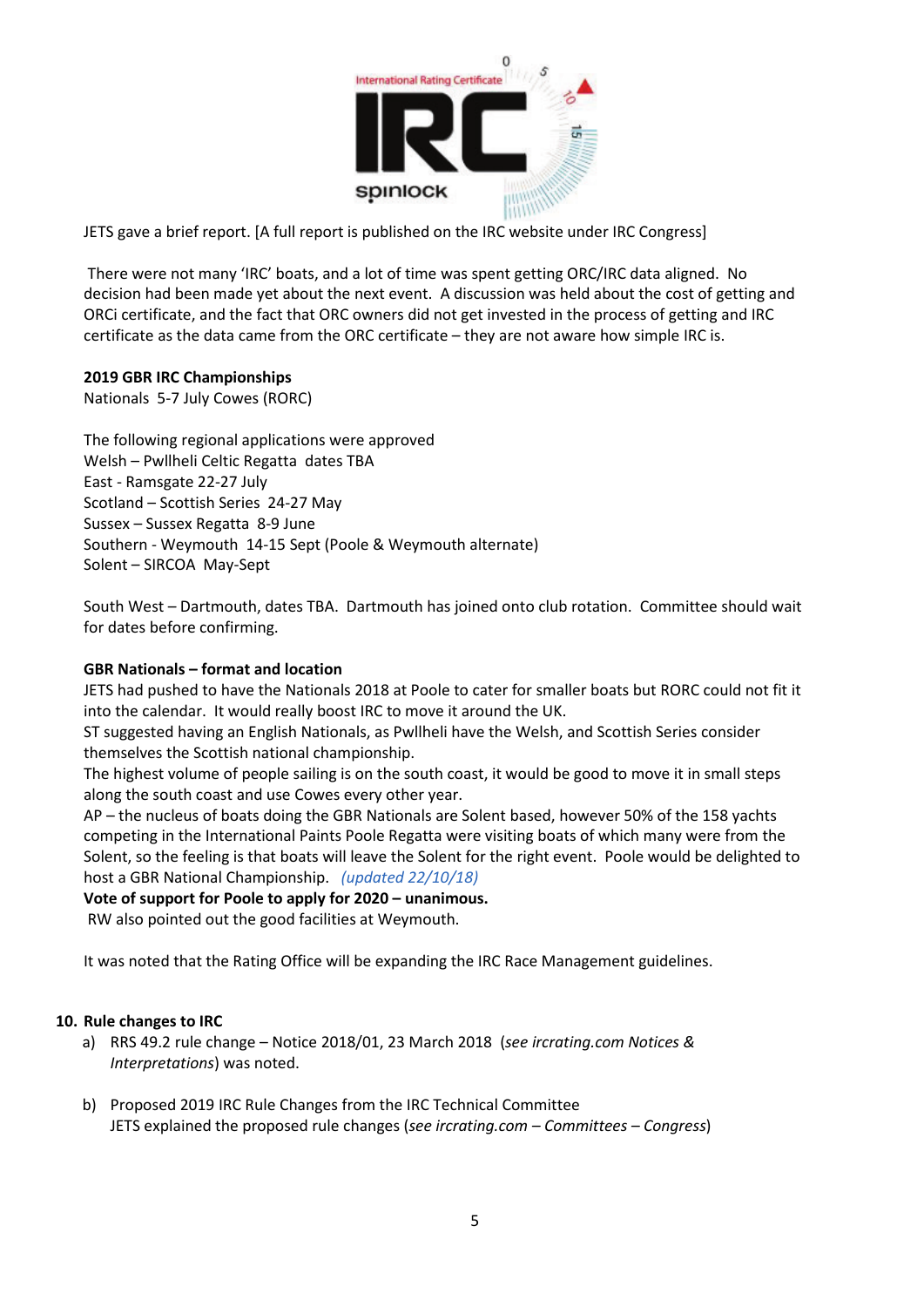

### **11. Meetings and Submissions**

- a) IRC Submissions to World Sailing
	- Only 49.2 as above.
- b) Proposals from the GBR IRC Committee and any Submissions to the IRC Congress None
- c) IRC Congress Chairman

Peter Wykeham-Martin will be stepping down and it was hoped that Michael Boyd would be the new Chairman, no other nominations had been received. Alp Doguoglu (Turkey) is also stepping down as Vice Chairman, at the time of the meeting there was no proposed replacement [Note: Carl Sabbe from Belgium has replaced Alp]

d) GBR Report to the IRC Congress – 6-7 October, Dunlaoghaire, Ireland Rating Office will produce this. (*see ircrating.com – Committees – Congress*)

## **12. Area and fleet reports - reports received are published on rorcrating.com**

To note the reports and any questions as necessary:

| Andrew Pearce       | Poole - Report received |
|---------------------|-------------------------|
| <b>Richard Woof</b> | Weymouth                |

Buoyant racing and good, mixed fleet of boats. Weymouth regatta report had been published in Yachts & Yachting. There were very few visitors, it was mainly local home boats. Some fun raft races etc. were popular. Strong IRC racing. 6 boats from Weymouth had gone to Poole regatta and some to Dartmouth. Good results had been achieved for Weymouth boats coming to the Solent to do Round the Island Race and Cowes Week.

Mike Webster Dartmouth/Devon – **Report received** Mel Sharp Cornwall/South West

IRC is a good system and strong in the South West. IRC has stopped all the bar talk. Old boats are being rebuilt, ergonomics updated and decks rebuilt – this led to a question about age date.

JETS reported that IRC is looking at extending age allowance further back. RW agreed that good older stock needs to be looked after.

| Stephen Tudor                       | North Wales - Report received  |
|-------------------------------------|--------------------------------|
| Des Balmforth                       | Scotland - Report received     |
| Rob McLean                          | Sussex - Report received       |
| <b>Barrie Martin / David Murrin</b> | Classic yachts -see section 7. |
| Chris Brown                         | High performance fleet         |
|                                     |                                |

Chris suggested it was time for him to resign from the committee, but it was unanimously agreed that his contribution is valuable and he agreed to stay.

# Andy Hill JOG – **Report received** Stephen Parry Solent (SIRCOA)

Statistics remain level. The Solent Championship consists of 4 x 2-day events + 1 day inshore passage race with the Island SC. The Solent is very difficult for coordinating fixtures as there are so many.

## **13. Proposed date of 2019 meeting**

To be confirmed, date will be similar time of year